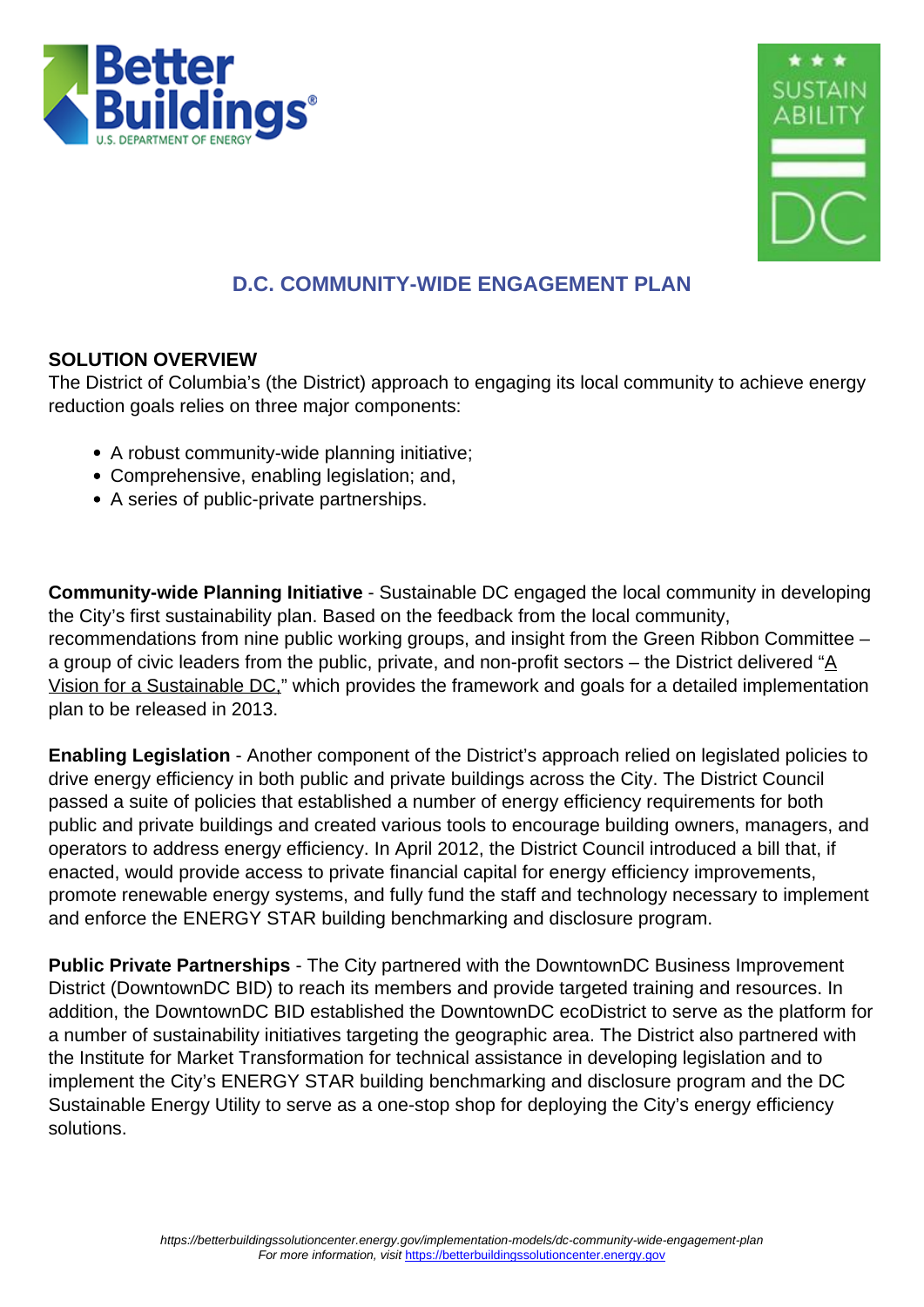#### **COMMUNITY SIZE**

Large Urban

#### **GOAL**

To engage the local community in reducing energy consumption in more than 90 million square feet of buildings by at least 20% by 2020 and in just one generation—20 years—become the healthiest, greenest, and most livable city in the United States

#### **APPROACH**

Utilized a community-wide planning initiative, legislation, and public-private partnerships to engage its local community in achieving the City's energy reduction goals

#### **INITIATIVE LAUNCHED**

March 2012

#### **PLANNING**

In July 2011, the District launched Sustainable DC, an initiative designed to help the District meet its goal to become the greenest, healthiest, and most livable city in the U.S. by developing a sustainability plan. In order for the District's first sustainability plan to be crafted for and by the City's community, the District created a dedicated[Sustainable DC website,](http://sustainable.dc.gov/page/what-sustainable-dc) which hosts a [portal](http://sustainable.dc.gov/node/138702) to collect citizen feedback on the direction of the initiative.

**Working Groups** - In November 2011, the District launched nine public working groups to gather feedback from and draw on the expertise of residents, local businesses, nonprofits, academic institutions, industry associations, and the local and federal government. These working groups were open to the public and facilitated by District agency staff and experienced community members. Over the winter of 2011-2012, volunteers in the working groups met every other week and examined best practices, existing conditions, and public comments to identify and prioritize potential goals and actions. The identification and prioritization of goals and actions in these nine topic areas ultimately led to the development of recommendations for the City's sustainability plan. Working group topics included: [Built Environment](http://sustainable.dc.gov/page/built-environment-working-group-background-documents), [Climate,](http://sustainable.dc.gov/publication/climate-working-group-documents-and-resources) [Energy](http://sustainable.dc.gov/page/energy-working-group-background-documents), [Food](http://sustainable.dc.gov/page/food-working-group-background-documents), [Green Economy,](http://sustainable.dc.gov/publication/green-economy-working-group-documents-and-resources) [Nature](http://sustainable.dc.gov/page/nature-working-group-background-documents) , [Transportation,](http://sustainable.dc.gov/page/transportation-working-group-background-documents) [Waste,](http://sustainable.dc.gov/page/waste-working-group-background-documents) and [Water.](http://sustainable.dc.gov/page/water-working-group-background-documents)

**Planning Framework** - After 10 months of deliberation in working groups, ["A Vision for a](http://sustainable.dc.gov/sites/default/files/dc/sites/sustainable/publication/attachments/sustainable%20DC%20Vision%20Plan%202.2.pdf) [Sustainable DC](http://sustainable.dc.gov/sites/default/files/dc/sites/sustainable/publication/attachments/sustainable%20DC%20Vision%20Plan%202.2.pdf)," was publicly released, providing the framework and goals for a detailed sustainability implementation plan to be released in 2013. In addition to continued support from the working groups, the plan will be further developed by a [Green Ribbon Committee](http://sustainable.dc.gov/sites/default/files/dc/sites/sustainable/publication/attachments/SDC_Green_Ribbon_Committee_Overview.pdf) comprised of civic leaders from the public, private, and non-profit sectors. The Committee has been charged with helping to reach out to communities within the District that have not traditionally been part of sustainability planning, offering expertise and context to ensure coordination, assisting in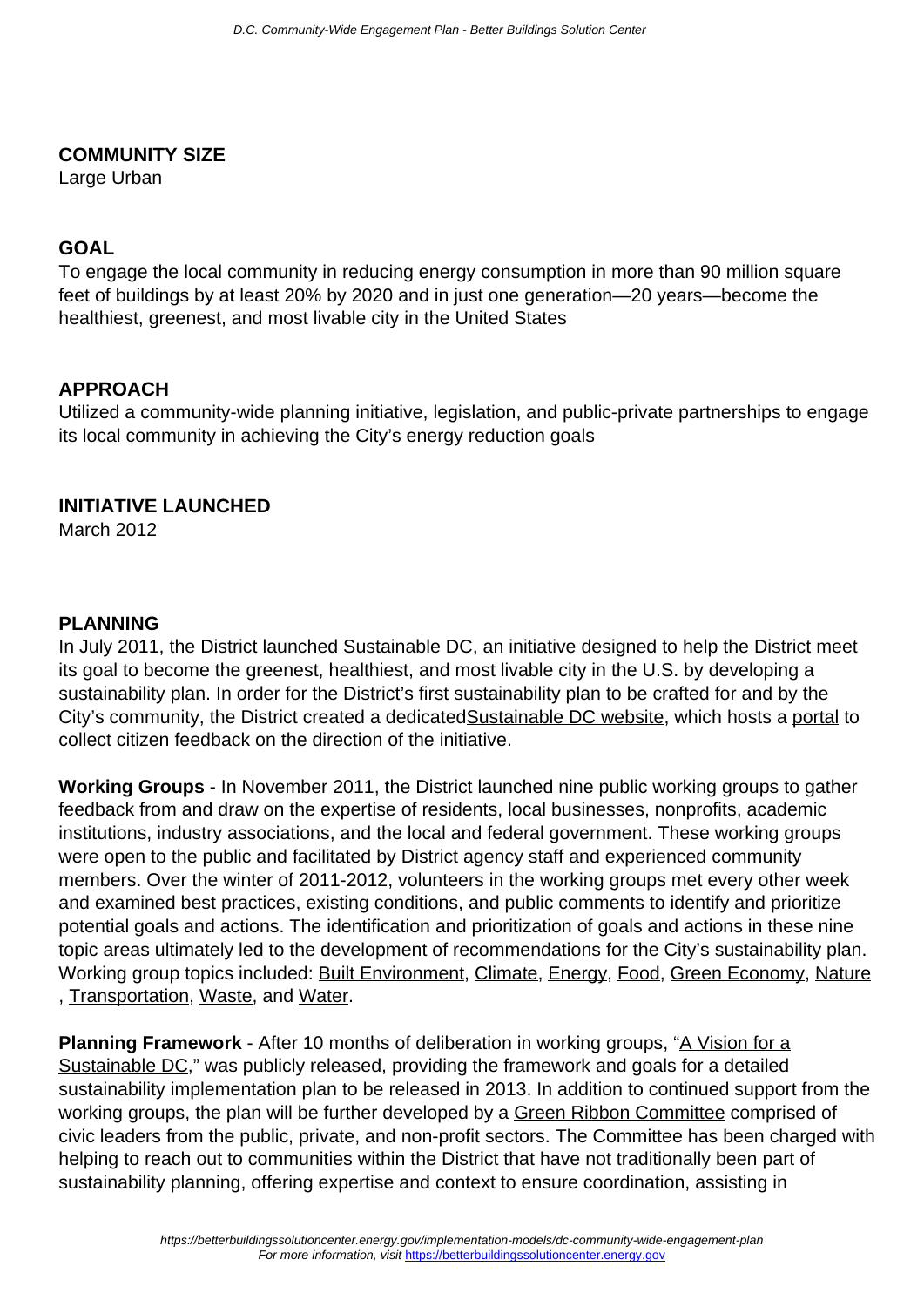identifying and securing financing to promote sustainability implementation initiatives, and monitoring final plan initiatives.

**Leading by Example** - Alongside the Sustainable DC initiative focused on addressing sustainability in the broader community, the District government was also leading by example in addressing sustainability within its own operations. The Mayor convened a Green Cabinet, led by the City Administrator and composed of agency directors and key government officials, tasked with determining how District agencies could incorporate sustainable practices while advancing their core missions.

# **Tools:**

- [Sustainable DC Website](http://sustainable.dc.gov/)
- [Sustainable DC Feedback Portal](http://sustainable.dc.gov/node/138702)
- [A Sustainable DC Vision Brief](http://sustainable.dc.gov/sites/default/files/dc/sites/sustainable/publication/attachments/Sustainable.pdf)
- [Working Group Charter](http://sustainable.dc.gov/sites/default/files/dc/sites/sustainable/publication/attachments/Working.pdf)
- [Green Ribbon Committee Charter](http://sustainable.dc.gov/sites/default/files/dc/sites/sustainable/publication/attachments/SDC_Green_Ribbon_Committee_Overview.pdf)
- [A Vision for a Sustainable DC](http://sustainable.dc.gov/sites/default/files/dc/sites/sustainable/publication/attachments/SDC_Green_Ribbon_Committee_Overview.pdf)

# **POLICIES**

The District has passed policies that:

- Require new commercial buildings to meet green building standards;
- Create energy efficiency financing tools for building owners;
- Require energy performance of public and private buildings be annually benchmarked and disclosed;
- Authorize the creation of a sustainable energy utility; and,
- Mandated LEED certification for certain public and private buildings.

The District is building on these policies with additional proposals that, if enacted, would provide access to private financial capital for energy efficiency improvements, promote renewable energy systems, and fully fund the ENERGY STAR building benchmarking program.

**Enacted Policies** - [Green Building Act of 2006](http://rrc.dc.gov/green/lib/green/pdfs/GreenBuilding_act06.pdf) required that the District pursue green and energyefficient building codes to the greatest extent reasonable. The Act mandated public buildings 10,000 square feet and greater obtain U.S. Green Building Council's LEED Silver certification and private buildings 50,000 square feet and greater acquire the U.S. Green Building Council's LEED Certified level certification. The Act also created an incentive program to encourage early adopters of green building practices through expedited permitting and established a Green Building Fund funded through slight increases in permitting fees.

[Clean and Affordable Energy Act of 2008](http://green.dc.gov/sites/default/files/dc/sites/ddoe/publication/attachments/CAEA_of_2008_B17-0492.pdf) (CAEA) was the first law in any U.S. jurisdiction that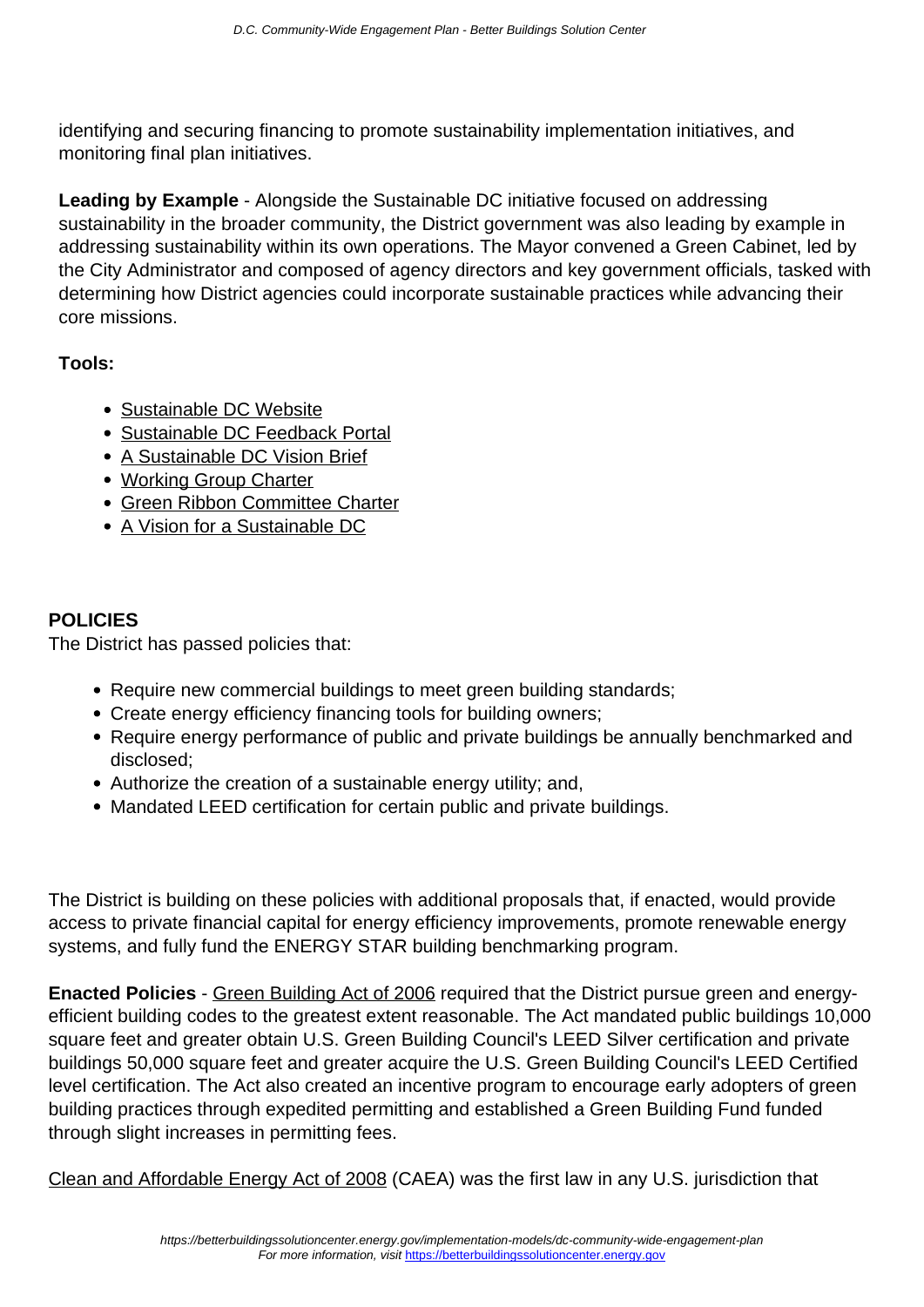required the energy performance of large publically-owned and privately-owned buildings be annually benchmarked and disclosed. The legislation is a phased approach with the initial reporting requirement affecting larger buildings first (150,000+ square feet in 2012, 100,000+ square feet in 2013, and 50,000+ square feet in 2014). CAEA also included the creation of a privately-contracted, publicly-funded sustainable energy program provider, the Sustainable Energy Utility (SEU), and the Sustainable Energy Trust Fund (SETF) which will fund the SEU. The SETF is financed by a nonbypassable surcharge on the electric and natural gas bills of utility customers. The SEU received \$7.5 million in year one and \$15 million in year two through the SETF. In year three, the SEU is expected to receive \$17.5 million and \$20 million in year four and beyond to implement energy efficiency and renewable energy programs.

[Energy Efficiency Financing Act of 2010](http://green.dc.gov/sites/default/files/dc/sites/ddoe/publication/attachments/ENROLLED_Energy_Efficiency_Financing_Act_of_2010_B18-580.pdf) provided authority for the issuance of up to \$250 million in District revenue bonds for a property assessed clean energy (PACE) program. The Act authorized the Mayor to use the bond proceeds to provide funding for the initial installation of energy efficiency and renewable energy retrofits and improvements and authorized property tax assessments as the loan payback mechanism for participating property owners.

**Proposed Legislation** - [Sustainable DC Act of 2012](http://dcclims1.dccouncil.us/images/00001/20120613102537.pdf) would amend the Energy Efficiency Financing Act of 2010 to encourage the installation of energy efficiency improvements and further incentivize participation in programs that encourage conservation of natural resources by:

- Authorizing the issuance of bonds to private financing institutions that make an energy efficiency loan to a property owner;
- Exempting from computation as District of Columbia gross taxable income, incentives received from District Department of the Environment RiverSmart programs that encourage the conservation and protection of natural resources.

[Sustainable DC Act of 2012](http://dcclims1.dccouncil.us/images/00001/20120613102537.pdf) would also amend the Clean and Affordable Energy Act of 2008 to fully fund the benchmarking program and allow the District to continue to administer renewable energy rebates by:

- Allowing support for data management of benchmarking requirements be funded by the Sustainable Energy Trust Fund;
- Permitting the District to continue to administer the SEU programs that provide renewable energy rebates, and support additional energy and sustainability-related efforts in the District.

- [Green Building Act of 2006](http://rrc.dc.gov/green/lib/green/pdfs/GreenBuilding_act06.pdf)
	- [The District's Green Building Report \(2007-2011\)](http://ddoe.dc.gov/sites/default/files/dc/sites/ddoe/publication/attachments/20120501_Green.pdf) documents the District's progress towards a "greener" and more sustainable building stock, as required by the Green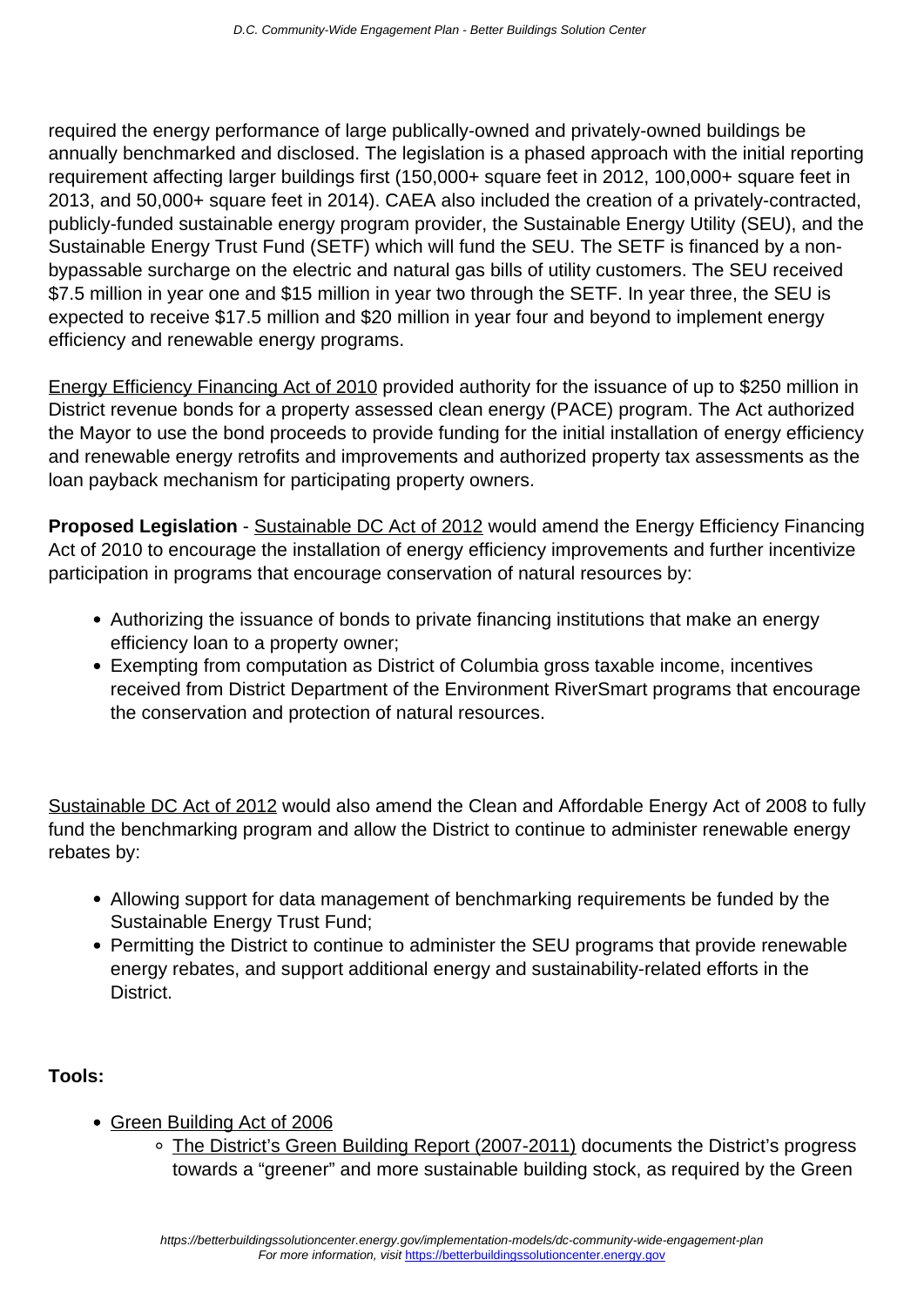Building Act of 2006.

- [Clean and Affordable Energy Act of 2008](http://green.dc.gov/sites/default/files/dc/sites/ddoe/publication/attachments/CAEA_of_2008_B17-0492.pdf)
- [Energy Efficiency Financing Act of 2010](http://green.dc.gov/sites/default/files/dc/sites/ddoe/publication/attachments/ENROLLED_Energy_Efficiency_Financing_Act_of_2010_B18-580.pdf)
- [Sustainable DC Act of 2012](http://dcclims1.dccouncil.us/images/00001/20120613102537.pdf)

## **PARTNERSHIPS**

The District engaged in a number of partnerships accessing others' technical expertise, network of stakeholders, and relationships with property owners to realize the City's energy efficiency and sustainability goals.

[DowntownDC Business Improvement District](http://www.downtowndc.org/) (DowntownDC BID) was established to provide capital improvements, resources, and research to help diversify the economy and enhance the downtown experience. This special district, where property owners have agreed to tax themselves to fund services, encompasses a 138-block area of approximately 825 properties. In April 2011, the DowntownDC BID launched the DowntownDC ecoDistrict to reduce the DowntownDC BID area's resource consumption and carbon footprint and to aid the City in achieving the Better Buildings Challenge goals.

[The Institute for Market Transformation](http://www.imt.org/about/where-we-work/dc) (IMT) is a nonprofit organization that promotes energy efficiency, green building, and environmental protection. The District partnered with IMT, through support from the Kresge Foundation, to provide technical analysis assistance for the Green Building Act of 2006, the Clean and Affordable Energy Act of 2008, and to oversee implementation of the benchmarking and disclosure program. In addition, IMT, through funding from the DC Sustainable Energy Utility, provided the District with one full-time staff member to support benchmarking implementation, as well as provided technical trainings to the private sector on codes and energyaligned leasing.

**Mayor's Sustainability Pledges with Higher Education and Embassies** - Nine university presidents joined Mayor Gray to sign the "District of Columbia Mayor's College and University Sustainability Pledge" with the goal of making the District the "Greenest College Town in America." The pledge is an agreement by the schools to pursue a range of sustainability measures and monitoring and reporting progress. In a similar commitment, ambassadors representing more than 40 countries joined Mayor Gray and other officials by signing an international community pledge of sustainability in the District. The pledge, which is coordinated by the U.S. State Department's D.C. Greening Embassies Forum, encourages embassies to pursue and promote sustainable practices.

- DowntownDC BID Working Papers
	- [DowntownDC ecoDistrict Framework](http://www.downtowndc.org/_files/docs/leadershipgreening2.pdf)
	- [Strategies for Greening Downtown DC](http://www.downtowndc.org/_files/docs/leadershipgreening.pdf)
- IMT Report
	- [Building Energy Transparency: A Framework for Implementing U.S. Commercial](http://www.buildingrating.org/sites/default/files/documents/IMT-Building_Energy_Transparency_Report.pdf) [Energy Rating & Disclosure Policy](http://www.buildingrating.org/sites/default/files/documents/IMT-Building_Energy_Transparency_Report.pdf) is a blueprint that policymakers can use to identify challenges and apply best practices piloted by leading jurisdictions
- [Mayor's College and University Sustainability Pledge and Commitments](http://sustainable.dc.gov/sites/default/files/dc/sites/sustainable/publication/attachments/CUSP.signatures.pdf)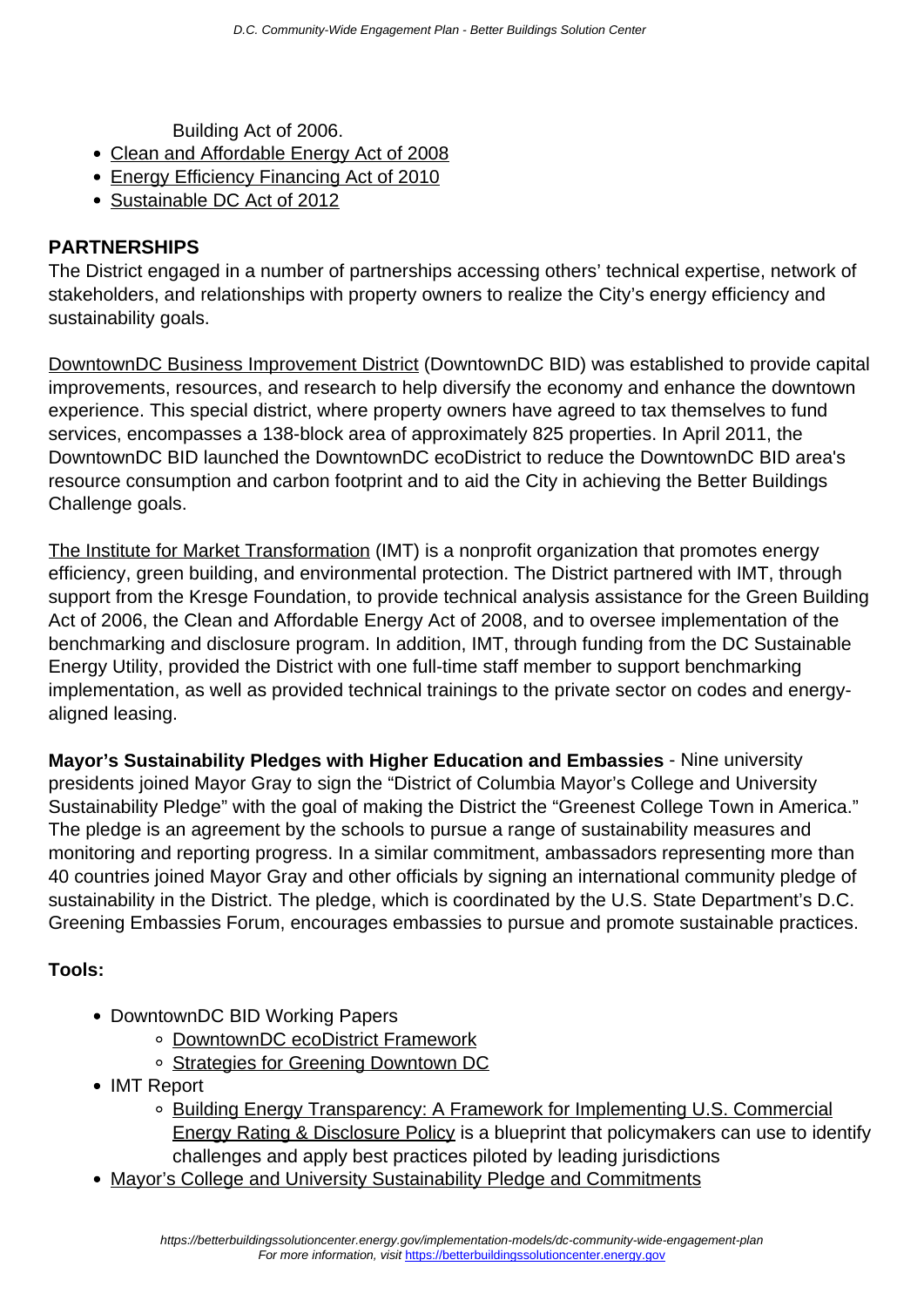[District of Columbia Diplomatic Missions and International Institutions Environmental](http://ambafrance-us.org/IMG/pdf/DC-Sustainability-Pledge-2012.pdf) [Performance, Climate, and Sustainability Pledge Template](http://ambafrance-us.org/IMG/pdf/DC-Sustainability-Pledge-2012.pdf)

# **OUTREACH**

Through the DC Smarter Business Challenge, the DowntownDC ecoDistrict is targeting more than 90 million square feet of buildings to make significant improvements in energy efficiency. The DowntownDC ecoDistrict established an online platform to share information and resources, collect data, and celebrate the commitment of the District's Better Buildings Challenge participants.

**Marketing Materials** - The District, through its partners, encouraged building owners to participate in the DC Smarter Business Challenge at a number of forums. The following materials are examples of presentations given at some of those forums.

### **Tools:**

- [2012 DC Building Energy Summit Introduction \(Richard Bradley\)](http://www.downtowndc.org/_files/docs/richardbradley.pdf)
- [VOA Presentation at House of Sweden](http://www.downtowndc.org/_files/docs/voasustainabledesign.pdf)
- [DowntownDC ecoDistrict Presentation to Alliance to Save Energy](http://www.downtowndc.org/_files/docs/ecodistrict_ase_6.5.12.pdf)

**Website** - The District, through its partners, developed an online portal that will be utilized to establish baselines and guide future decisions across a range of building and business types in the City; pilot was launched in the of summer 2012 in the DowntownDC ecoDistrict followed by the full launch citywide in the fall of 2012. Showcase projects and successful best practices by the Better Buildings Challenge participants will be featured on the DC Smarter Business Challenge website.

### **Tools:**

• [DC Smarter Business Challenge](http://dcsmarterbusiness.com/)

**PR Materials** - The District issued a press release announcing its participation in the Better Buildings Challenge.

#### **Tools:**

• [Mayor Vincent C. Gray and District of Columbia Commit to Better Building Challenge](http://ddoe.dc.gov/release/mayor-vincent-c-gray-and-district-columbia-commit-better-building-challenge)

#### **FINANCING**

The District utilized legislation to authorize a commercial PACE program and created energy efficiency financing tools targeting commercial building owners.

**Financial Incentives** – The Clean and Affordable Energy Act of 2008 created the [DC Sustainable](http://www.dcseu.com/) [Energy Utility](http://www.dcseu.com/) (SEU), a privately-contracted, publicly-funded sustainable energy program provider.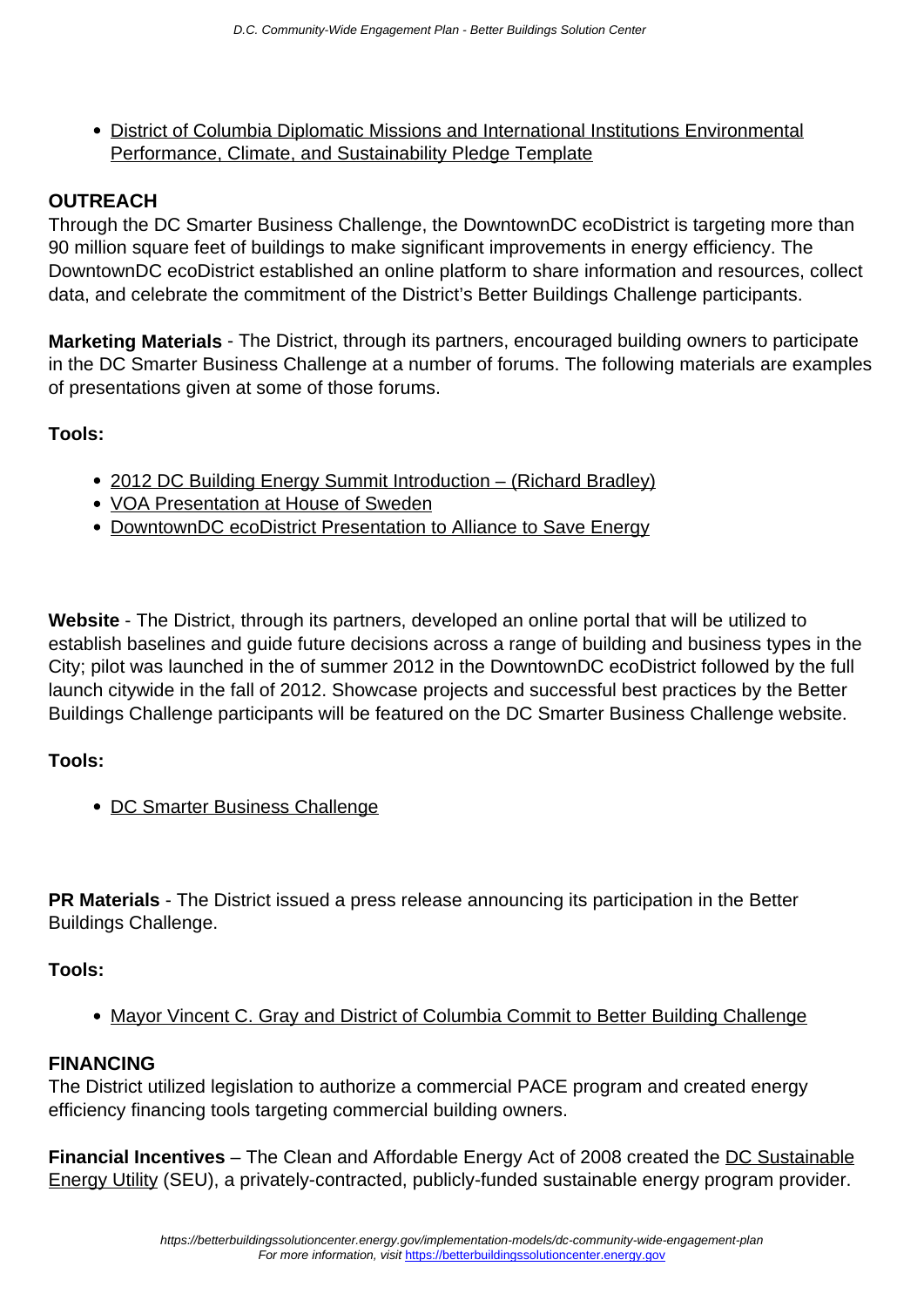The SEU is designed to help District households, businesses, and institutions save energy and money through energy efficiency and renewable energy programs and is funded through systems benefit charge funds. The SEU is under contract to the District Department of the Environment (DDOE). The SEU is managed by the Sustainable Energy Partnership; a team of organizations that collectively brings together national leadership in energy efficiency, renewable energy, program planning and implementation, and local community networks.

# **Tools:**

- [DC Sustainable Energy Utility PowerPoint Presentation on Manager, Commercial and](http://www.downtowndc.org/_files/docs/kimhenderson.pdf) [Institutional Programs](http://www.downtowndc.org/_files/docs/kimhenderson.pdf)
- [SEU Advisory Board Bylaws](http://green.dc.gov/page/seu-advisory-board-bylaws)
- [Request For Proposals For Sustainable Energy Utility Contractor](http://rrc.dc.gov/green/cwp/view,A,1244,Q,463662.asp)

**Access to Capital** – The District authorized a PACE program with \$250 million in bonding authority to issue PACE revenue bonds. The goal of the DC PACE commercial program is to provide building owners access to affordable financing for energy and water upgrades. The program provides financing for projects costing at least \$100,000.

# **Tools:**

- [DC PACE Commercial](http://www.dcpace.com/)
- [Energy Efficiency Financing Act of 2010](http://green.dc.gov/sites/default/files/dc/sites/ddoe/publication/attachments/ENROLLED_Energy_Efficiency_Financing_Act_of_2010_B18-580.pdf)

**Creating a Marketplace** – Partners, including the Carbon War Room, hosted energy finance forums, which brought capital providers together with building owners seeking financing for their projects.

### **Tools:**

- [Energy Investor Matrix](http://www.downtowndc.org/_files/docs/20111114-energy-investors-forum-matrix.pdf)
- [Deal Day Offerings](http://www.downtowndc.org/_files/docs/dealdaycompanies.pdf)
- [Small Business Energy Efficiency Program](http://green.dc.gov/smallbusiness)

# **TECHNICAL RESOURCES**

The District and its partners provided building owners with implementation assistance and training to help identify, implement, and finance energy efficiency measures in their buildings.

**Implementation Assistance** - The District is providing assistance to building owners through their District programs as well as through their partnerships.

The District [Small Business Energy Efficiency Program](http://green.dc.gov/smallbusiness) (SBEEP) provides technical and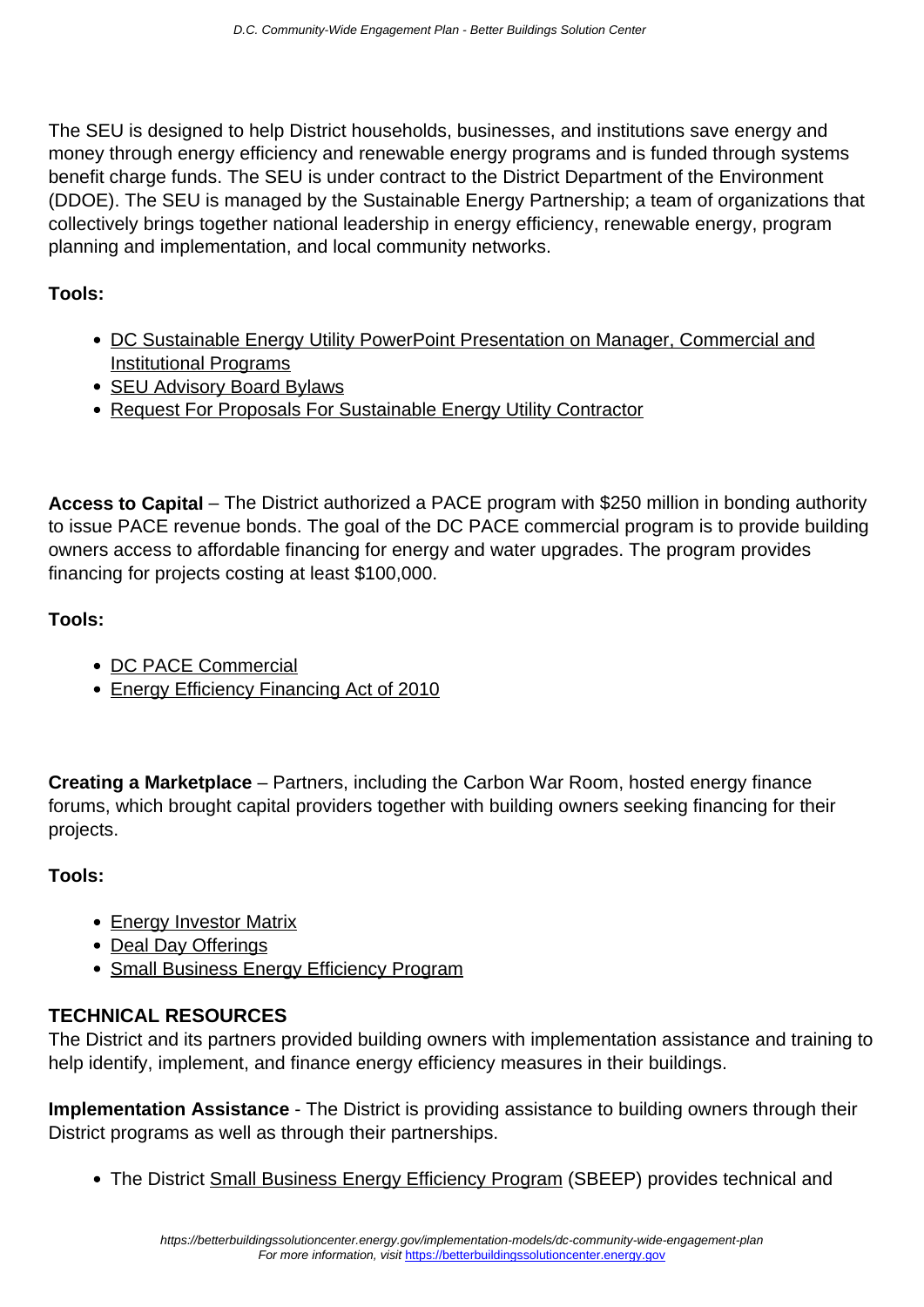financial assistance to help qualified small businesses identify and install energy efficiency measures that can reduce energy consumption and overall operating costs.

- [DC Sustainable Energy Utility Commercial and Institutional Servicesp](http://www.dcseu.com/for-your-business/commercial-institutional)rograms provide financial incentives, technical assistance, and valuable information designed to help business owners make informed decisions on energy efficiency measures that can help their businesses save energy and money now and in the future.
- Downtown DC ecoDistrict enlisted six initial **Energy Allies** with expertise on a wide range of energy solutions, from audits to finance, to provide services to building owners and managers.

### **Tools:**

- [SBEEP Small Business Application](http://green.dc.gov/sites/default/files/dc/sites/ddoe/service_content/attachments/SBEEP.pdf)
- [Energy Allies Short Fillable Form](http://www.dcbid.net/greening/building_summit_form.htm)

**Training** - The District and its partner organizations are supporting efficiency improvements by providing trainings and additional educational resources for its business community.

**Seminar Series** - DowntownDC BID partnered with [CoR Advisors](http://www.coradvisors.net/), a for-profit energy management and intelligent building systems integrator, to provide a sponsor-based education and engagement seminar series for Better Buildings Challenge participants. The three part seminar presented is entitled "The Road to Energy Efficiency" and addresses critical steps in energy management, such as establishing a baseline and implementing a program for regular energy monitoring and reporting. The three parts are designed to build upon each other and to recognize that existing buildings all enter the road at different stages of the journey towards efficiency.

- [The Road to Energy Efficiency Three Part Seminar Series](http://www.coradvisors.net/dcenergyseminar-1.asp)
- **Summits** As a follow up to the 2012 Building Energy Summit, the DowntownDC BID has partnered again with [CoR Advisors](http://www.coradvisors.net/) to produce the 2013 DC Building Energy Summit. The 2013 Summit will combine keynote presentations by industry leaders and energy experts, educational breakout sessions for hands-on learning, case study presentations demonstrating real projects and real results, and networking opportunities for collaborating with colleagues and solution providers. Speakers will present case studies of some of the most efficient buildings in the country. The 2013 Building Energy Summit will highlight and showcase the efforts of the ecoDistrict and individual leaders that have championed the Better Buildings Challenge and the DC Smarter Business Challenge, in order to significantly reduce energy consumption across the City.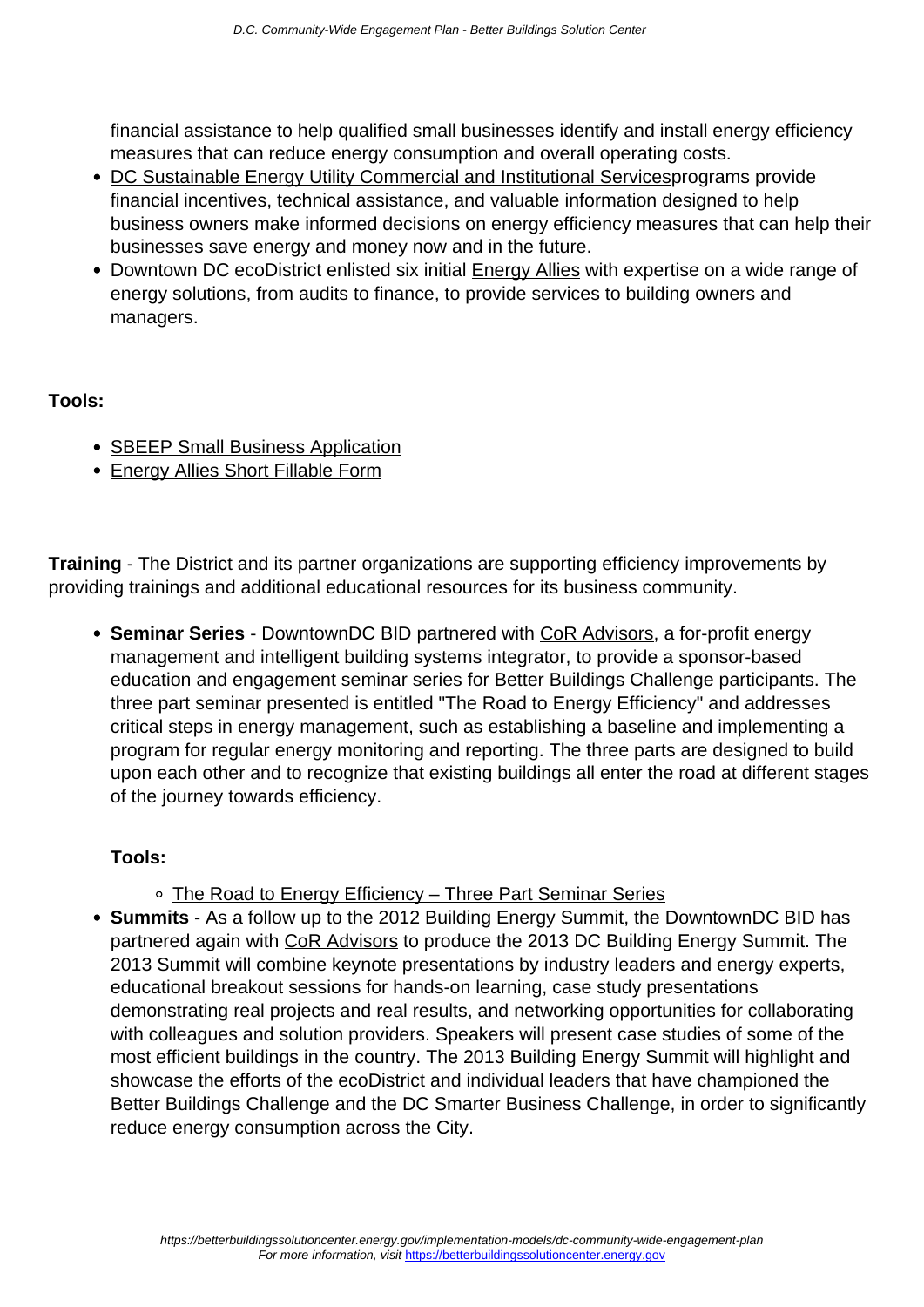# **Tools:**

- [2013 DC Building Energy Summit Website](http://2013.dcenergysummit.com/)
- o [Press Release: 2012 Building Energy Summit](http://www.coradvisors.net/newsarticle.asp?id=66)
- [ecoDistrict Training Archive](http://www.downtowndc.org/programs/greening-downtown/learn-to-be-green) PowerPoint presentations from the 2012 Building Energy Summit, 2010 Downtown DC EcoDistrict Summit, and 2008 ENERGY STAR **Training**

# **DATA MANAGEMENT**

The Clean and Affordable Energy Act of 2008 requires the energy performance of private buildings over 50,000 square feet, both non-residential and residential, to be benchmarked using ENERGY STAR Portfolio Manager (Portfolio Manager), with the results disclosed annually to the public.

**Data Reporting and Tracking** – In order to address building owners' concern about sharing propriety information, the District developed a custom report in Portfolio Manager, excluding energy costs, for building owners to annually report their energy performance data to the District Department of the Environment. Annual disclosure will occur via an online database open to the public and administered by the District. Information included in the annual building disclosure includes the following data elements:

- Address
- Space Types(s)
- Energy Performance Rating (1-100)
- Electricity Use
- Water Use
- Optional Narrative Informatiion
- Year Built
- Gross Building Area
- Energy Use Intensity (EUI)
- Natural Gas Use
- Other Fuel Use
- CO2 Emissions

Through a grant from the Kresge Foundation, the District partnered with the Institute for Market Transformation to implement its energy benchmarking and disclosure program. This partnership funds one full-time staff person at DDOE, a Benchmarking Coordinator, to oversee implementation of the program. The District is utilizing Portfolio Manager and the Standard Energy Efficiency Data Platform (SEED), an open source database which allows the District easy storage of their data on benchmarking and related activities.

# **Tools:**

Data Reporting and Tracking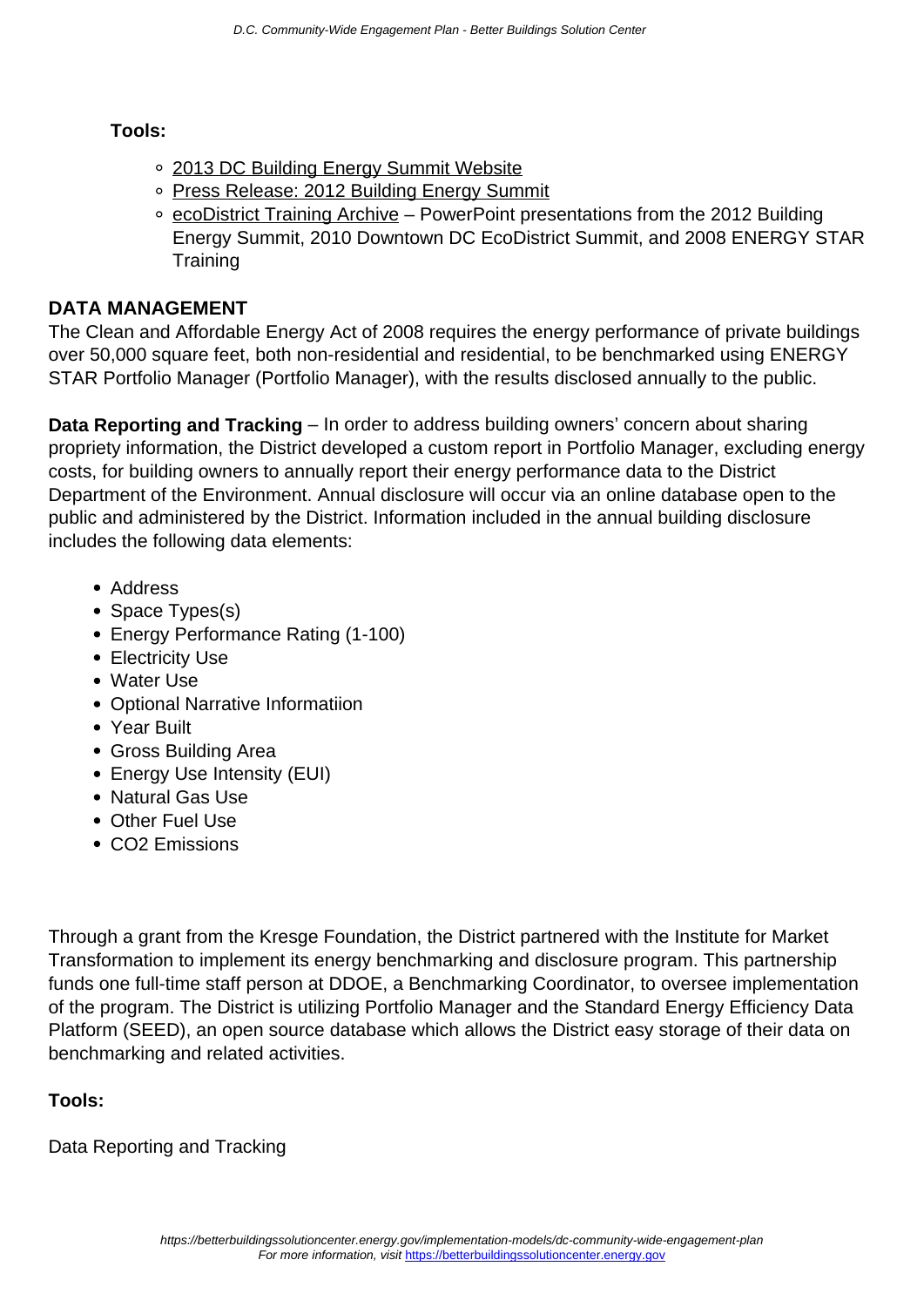- [Clean and Affordable Energy Act of 2008](http://green.dc.gov/sites/default/files/dc/sites/ddoe/publication/attachments/CAEA_of_2008_B17-0492.pdf) (CAEA)
- [Proposed Implementing Regulations for Energy Benchmarking of Privately-Owned Buildings](http://www.dcregs.dc.gov/Gateway/NoticeHome.aspx?noticeid=2818546) (Final regulations to be issued in late 2012)
- [Draft Private Building Benchmarking Guidance Documents:](http://ddoe.dc.gov/publication/second-proposed-rulemaking-private-building-benchmarking)
	- o [Frequently Asked Questions \(F.A.Q.\)](http://ddoe.dc.gov/sites/default/files/dc/sites/ddoe/publication/attachments/BenchmarkDC_FAQ_0712.pdf)
	- [Compliance Checklist](http://ddoe.dc.gov/sites/default/files/dc/sites/ddoe/publication/attachments/BenchmarkDC_Compliance_Checklist_0712.pdf)
	- [District Data Collection Worksheet](http://ddoe.dc.gov/sites/default/files/dc/sites/ddoe/publication/attachments/BenchmarkDC_Data_Collection_1011_LiveForm_07-2012.pdf)
	- [Non-Residential Tenant Information Request Form](http://ddoe.dc.gov/sites/default/files/dc/sites/ddoe/publication/attachments/BenchmarkDC_Non-Res_Tenant_Doc_0712.doc)
	- o [District Benchmark Reporting Template Field Summary](http://ddoe.dc.gov/sites/default/files/dc/sites/ddoe/publication/attachments/BenchmarkDC.pdf)
- [Utility Data Release Form](http://ddoe.dc.gov/sites/default/files/dc/sites/ddoe/publication/attachments/DDOE_Utility_Release_LiveForm_0712.pdf)
- [District of Columbia's Energy Benchmarking Website](http://ddoe.dc.gov/energybenchmarking)
	- o [Video of Presentation from Public Meeting on 2nd Energy Benchmarking Regulations](http://globalresourcesnews.com/p-DCBenchmarking120731)
	- o [PowerPoint Presentation from Public Meeting on 2nd Energy Benchmarking](http://ddoe.dc.gov/sites/default/files/dc/sites/ddoe/publication/attachments/BenchmarkDC_PublicMtg_7-31-2012.pdf) [Regulations](http://ddoe.dc.gov/sites/default/files/dc/sites/ddoe/publication/attachments/BenchmarkDC_PublicMtg_7-31-2012.pdf)
- [ENERGY STAR Portfolio Manager](http://www.energystar.gov/benchmark)
- [Standard Energy Efficiency Data Platform \(SEED\) Fact Sheet](http://www1.eere.energy.gov/buildings/pdfs/seed_factsheet.pdf)
- [Portfolio Manager Custom Report](https://www4.eere.energy.gov/challenge/sites/default/files/uploaded-files/im-dc-manager-report.pdf)
- **[Benchmarking Coordinator Job Description](https://www4.eere.energy.gov/challenge/sites/default/files/uploaded-files/im-dc-benchmarking-coordination.pdf)**

**Data Display** – The City will utilize tools offered by [Honest Buildingsa](http://www.honestbuildings.com/)nd U.S. Green Building Council to display energy efficiency and green building characteristics of buildings in the District.

### **Tools:**

[USGBC GBIG](http://www.gbig.org/collections/502)

**Data Related Training** – The District and its partner organizations are supporting energy benchmarking by providing trainings and additional educational resources for its business community.

- **[Benchmarking Resource Site](http://dcseu.com/for-your-business/benchmarking)**
- [Benchmarking Fact Sheets](http://ddoe.dc.gov/sites/default/files/dc/sites/ddoe/publication/attachments/BenchmarkDC_DDOE-DCSEU_cobranded_flyer.pdf)
- [Energy Benchmarking Portfolio Manager Training Slides,](http://ddoe.dc.gov/sites/default/files/dc/sites/ddoe/publication/attachments/ESPM_training_3-21-12_KU.pdf) offered in partnership with the U.S. Environmental Protection Agency
- [Energy Benchmarking Portfolio Manager Training Slides \(DC\)](http://green.dc.gov/sites/default/files/dc/sites/ddoe/publication/attachments/benchmariking_ESPM_training_3-21-12.pdf)
- Benchmarking Help Center Hotline will provide technical support with Portfolio Manager via a technical support hotline available by phone and email
- Benchmarking Help Center will be offering in-person hands-on trainings in the use of Portfolio Manager throughout the compliance period in 2012 and beyond